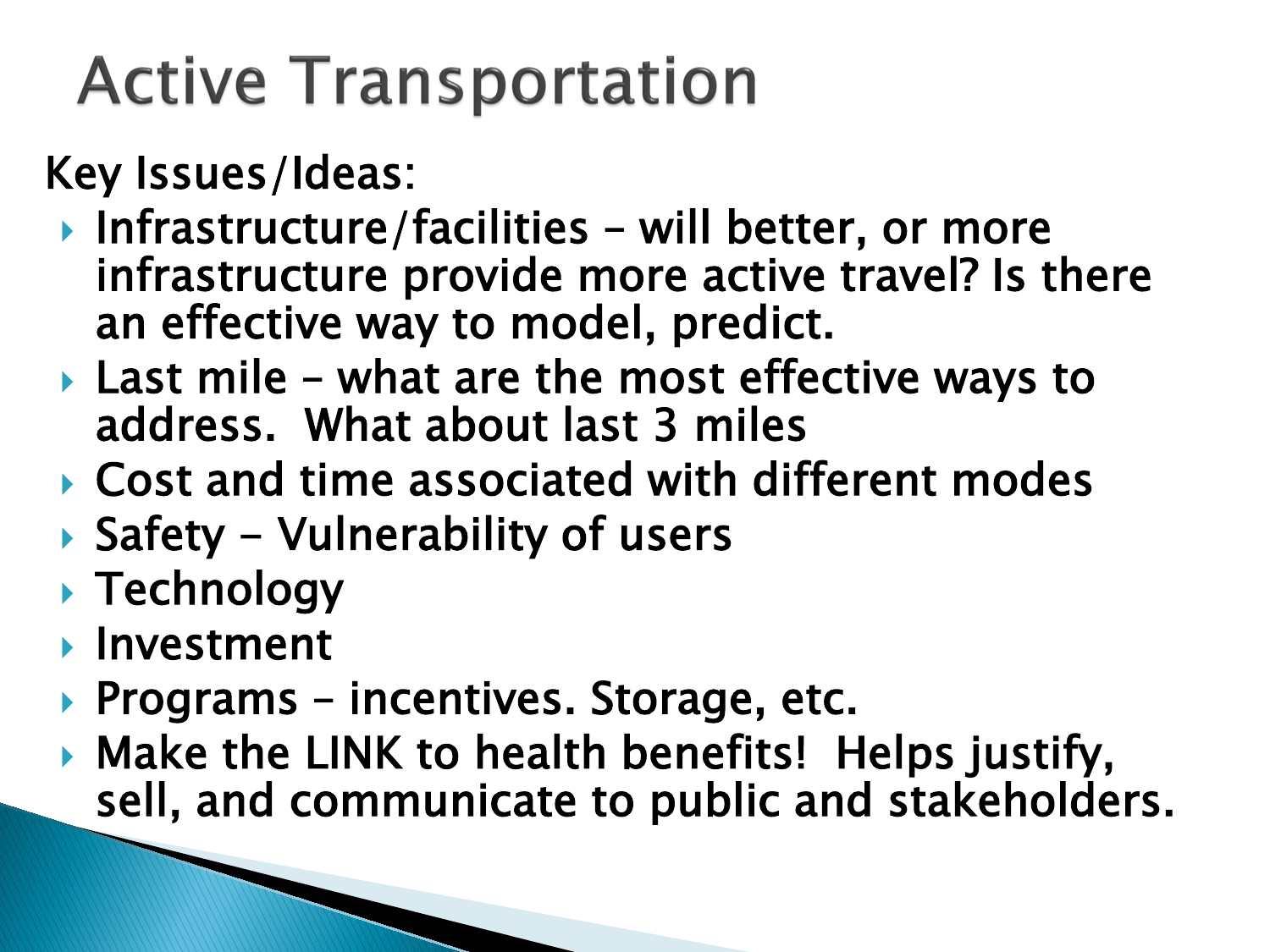## **Active Transportation Continued**

- ▶ Will more and better Infrastructure/facilities promote more active travel?
- What are the influences of land use policies on active transportation?
- ▶ Need to identify gaps in research and data such as:
	- Benefits of active transportation, including quantifiable health benefits. (How do you measure health benefits in addition to mobility benefits)
	- Roadway features and benefits/dis-benefits of those features
- ▶ What are the operational effectiveness of a "complete street" vs auto centric streets. Does complete streets take into consideration health benefits? Should it?